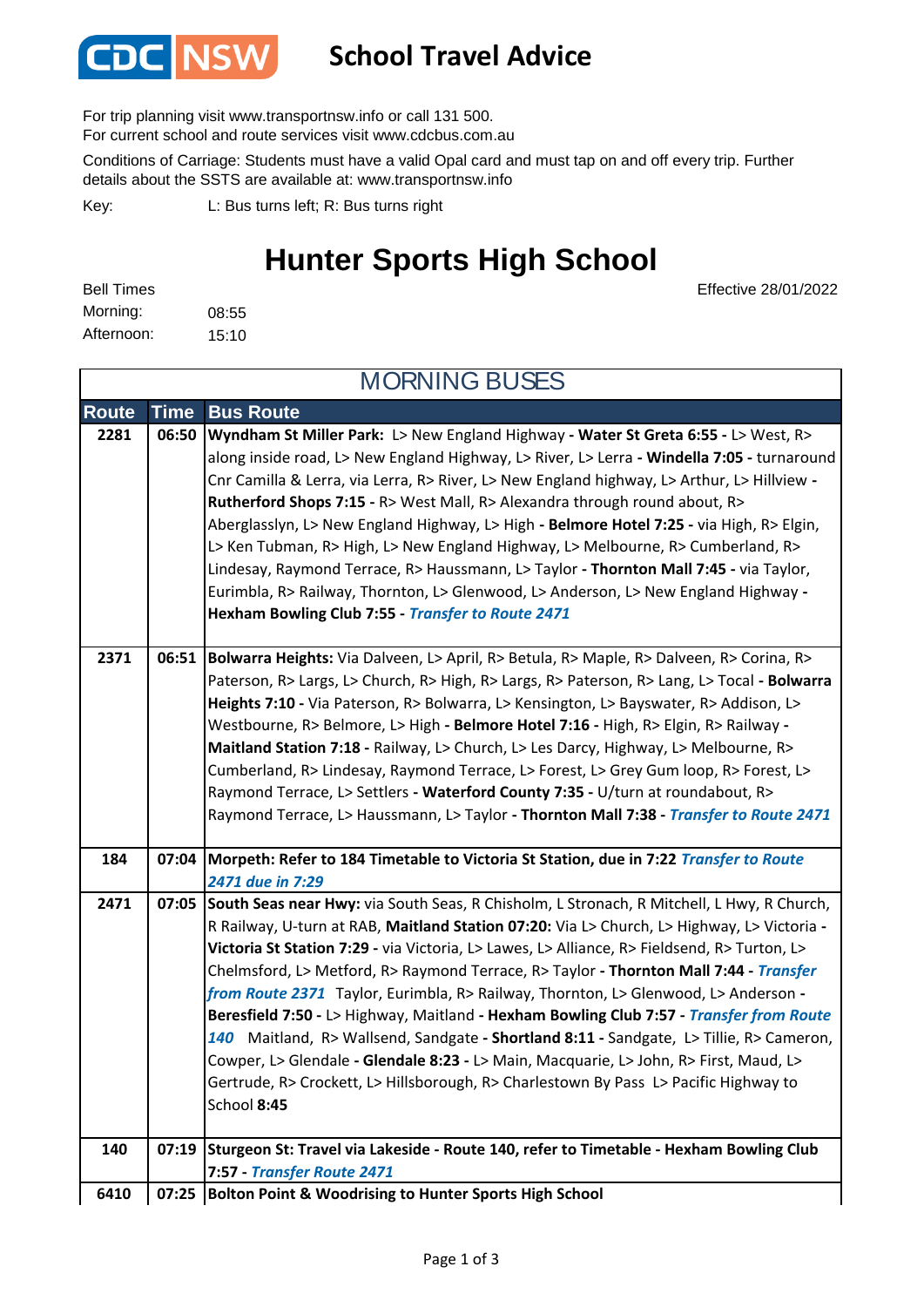## **CDC** NSW School Travel Advice

| <b>Route</b> | <b>Time</b> | <b>Bus Route</b>                                                                              |  |
|--------------|-------------|-----------------------------------------------------------------------------------------------|--|
|              |             | Via L Cary (Caltex), Anzac, Main 7:35 Fennell Bay Lights, R Bay 7:38 Bolton Point Shops, L    |  |
|              |             | Middle Pt Rd, L Ridgeway, L Quigley, R Enterprise, R Haydenbrook 7:46 Woodrising Shops,       |  |
|              |             | L Marmong, R Aspinal, L First, Toronto, L York, R Anzac 7:55 Teralba Caravan Park transfer    |  |
|              |             | to 6414 see details                                                                           |  |
| 6414         | 07:30       | <b>Toronto to Hunter Sports High School</b>                                                   |  |
|              |             | P/U Students along Awaba Rd and Boulevarde L Carey 7:34 Caltex, L James, R Cook,              |  |
|              |             | Railway, South, 7:38 Blackalls Shops, Fassifern Rd, Macquarie 7:47 Fennell Bay lights, Bay,   |  |
|              |             | L Quigley, L Ridgeway, George 7:50 Marmong Point, Homan, Marmong St, L First, Toronto,        |  |
|              |             | 7:53 R York, L North, L William, L Anzac 7:55 Teralba Caravan Park collect pax from 6410 L    |  |
|              |             | Five Islands, R The Esplanade, L Fairfax, R Metcalf, R King, L Myles, L into 8:10 Warners Bay |  |
|              |             | High School U-turn, Myles, R King, R Hillsborough, R Newcastle Inner-City Bypass, L Pacific   |  |
|              |             | Hwy                                                                                           |  |
| 267          |             | 07:34 West Wallsend to Glendale:                                                              |  |
|              |             | Please refer to public timetable transfer to Thornton Depot Route 2471 at Lowry St see        |  |
|              |             | details                                                                                       |  |
| 262          |             | 07:54 Cameron Park to Glendale:                                                               |  |
|              |             | Please refer to public timetable transfer to Thornton Depot Route 2471 at Lowry St see        |  |
|              |             | details below                                                                                 |  |
| 2471         |             | 08:25 Glendale to Hunter Sports High School                                                   |  |
|              |             | Via Main, Macquarie, L John, R First, Maud, L Gertrude, R Crockett, L Hillsborough, R         |  |
|              |             | Charlestown By Pass L Pacific Hwy to School                                                   |  |

| <b>AFTERNOON BUSES</b> |             |                                                                                               |  |  |
|------------------------|-------------|-----------------------------------------------------------------------------------------------|--|--|
| <b>Route</b>           | <b>Time</b> | <b>Bus Route</b>                                                                              |  |  |
| 2472                   | 14:35       | <b>To Beresfield, Thornton, Maitland</b> Via Pacific Hwy, L> Warners Bay, R> Charlestown By   |  |  |
| <b>Tue</b>             |             | Pass L> Hillsborough, R> Macquarie, Main, R> Glendale, R> Lake, R> Cowper, L> Kokera, R>      |  |  |
| Only                   |             | Bunn R> Tyrell, R> Neilson, L> Cameron, L> Tillie, R> Sandgate, Wallsend, L> Maitland -       |  |  |
|                        |             | Hexham McDonald's - Transfer Raymond Terrace students to Route 140 - Maitland, L>             |  |  |
|                        |             | Tarro Overpass, L> Anderson - Beresfield - Anderson, R> Glenwood, R> Thornton, Railway,       |  |  |
|                        |             | L> Eurimbla, Taylor - Thornton Mall - Taylor, L> Raymond Terrace, L> Metford, R>              |  |  |
|                        |             | Chelmsford, R> Turton, L> Fieldsend, L> Quarry, R> Lawes, R> Victoria - Victoria St Station - |  |  |
|                        |             | Via Victoria, R> Lawes, L> High, R> Highway, Les Darcy to roundabout, R> Church, R>           |  |  |
|                        |             | Railway u-turn at RAB - Maitland Station, Railway, L Church, L Hwy, R Mitchell, L Stronach,   |  |  |
|                        |             | R Chisholm, L South Seas to Hwy.                                                              |  |  |
|                        |             |                                                                                               |  |  |
| 6413                   | 14:25       | Hunter Sports High School to Toronto West                                                     |  |  |
| <b>Tue</b>             |             | Via Pacific Hwy, L Sydney, L Goundrey, R Willow, RTennent, L Warners Bay Rd, R Esplanade      |  |  |
| Only                   |             | to Speers Point, L Five Islands, R Anzac, L York, Toronto, First, R Marmong, Homan George,    |  |  |
|                        |             | R The Ridgeway, R Quigley, R Bay, Macquarie, Fassifern, South, Railway, Cook, L James, L      |  |  |
|                        |             | Cary, R Victory, R Boulevard, Awaba, R Sunderland                                             |  |  |
|                        |             |                                                                                               |  |  |